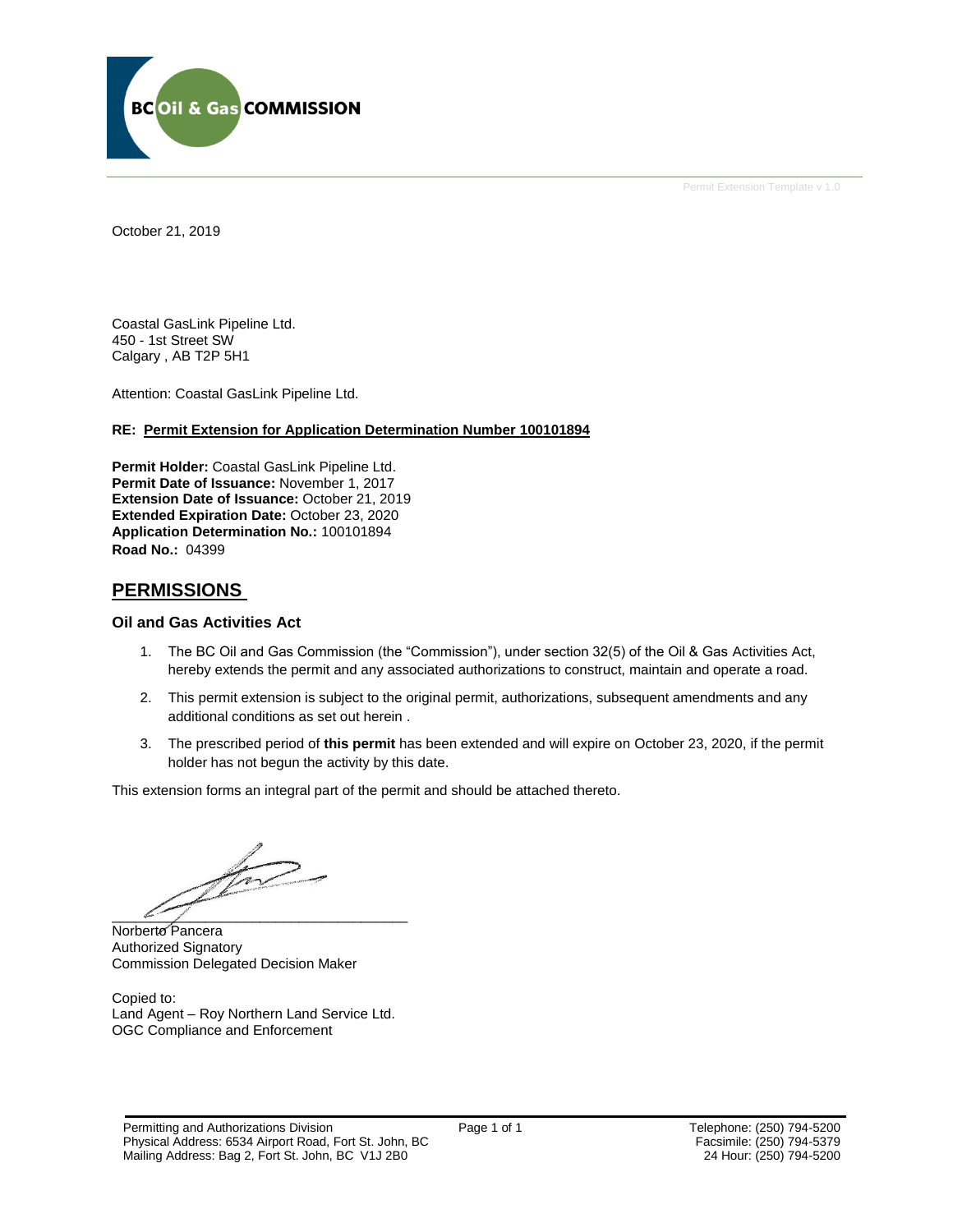

OGAA Permit Template v 3.9

November 1, 2017

Coastal GasLink Pipeline Ltd. 450 - 1st Street SW Calgary , AB T2P 5H1

Attention: Coastal GasLink Pipeline Ltd.

#### **RE: Determination of Application Area Number 100101894**

**Permit Holder:** Coastal GasLink Pipeline Ltd. **Date of Issuance:** November 1, 2017 **Effective Date:** November 1, 2017 **Application Submitted Date:** March 29, 2017 **Application Determination Number**: 100101894 **Approved Disturbance Footprint:** 0.114 ha

## **ACTIVITIES APPROVED**

**Road Number No.: 04399 <b>Segment No.: 1** 

# **GENERAL PERMISSIONS, AUTHORIZATIONS and CONDITIONS**

## **PERMISSIONS**

#### **Oil and Gas Activities Act**

- 1. The BC Oil and Gas Commission, under section 25 (1) of the Oil and Gas Activities Act, hereby permits the Permit Holder referenced above to carry out the following activities, indicated in the Approved Activities table above, subject to the conditions contained herein, any applicable exemptions and authorizations:
	- a) To construct, maintain and operate an oil and gas road as detailed in the Activity Details tables below.
- 2. The permissions and authorizations granted under this permit are limited to the area identified in the spatial data submitted to the Commission in the permit application as identified and dated above; herein after referred to as the 'activity area'.

#### **Petroleum and Natural Gas Act**

- 3. Pursuant to section 138(1) of the Petroleum and Natural Gas Act, the Permit Holder is permitted to enter, occupy and use any unoccupied Crown land located within the activity area to carry out the oil and gas activities and related activities permitted, or authorized herein.
	- a) The permission to occupy and use Crown land does not entitle the Permit Holder to exclusive possession of the area.
	- b) The total disturbance within the activity area must not exceed the total approved disturbance footprint as referenced above.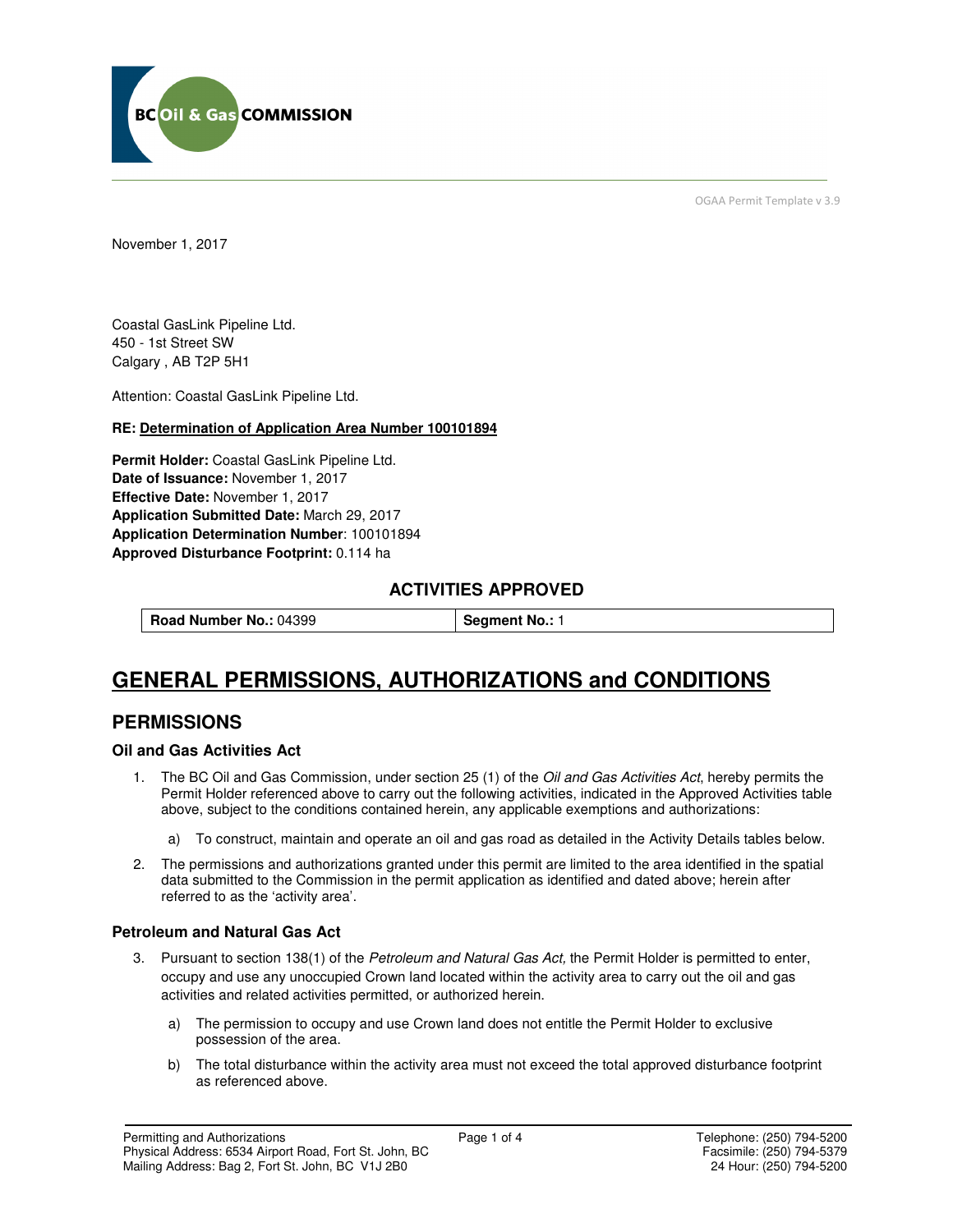## **AUTHORIZATIONS**

## **Forest Act**

4. The Commission, pursuant to section 47.4 of the Forest Act, hereby authorizes the removal of Crown timber from the activity area under the cutting permits associated with the Master License(s) as follows:

> **Master License to Cut No.:** M02343  **Cutting Permit No.:** 29  **Timber Mark No.:** MTC142  **Total New Cut:** 0.11 ha  **Forest District**: (DND) Nadina Natural Resource District  **Region:** Interior

5. The cutting permits are deemed spent upon the submission of the post-construction plan or upon either the cancellation or expiry of the activities authorized under the permit.

## **CONDITIONS**

## **Notification**

- 6. Within 60 days of the completion of construction activities under this permit, the Permit Holder must submit to the Commission a post-construction plan as a shapefile and PDF plan accurately identifying the location of the total area actually disturbed under this permit. The shapefile and plan must be submitted via eSubmission.
- 7. The Permit Holder must notify any First Nations who may have aboriginal interests identified, as per the BC First Nations Consultative Areas Database, a minimum of five (5) working days prior to commencement of construction.

### **General**

- 8. The rights granted by this permit in relation to unoccupied Crown land are subject to all subsisting grants to or rights of any person made or acquired under the *Coal Act, Forest Act, Land Act, Mineral Tenure Act*, Petroleum and Natural Gas Act, Range Act, Water Sustainability Act or Wildlife Act, or any extension or renewal of the same.
- 9. The Permit Holder must not assign, sublicense or permit any person other than its employees, contractors or representatives to use or occupy any Crown land within the activity area, other than its employees, contractors or representatives, without the Commission's written consent.
- 10. The Permit Holder must ensure that any Crown land within the activity area is maintained in a condition so as to minimize hazards, including but not limited to hazards associated with storage of materials and equipment.
- 11. The Permit Holder must ensure that any Crown land within the activity area is maintained free of garbage, debris and unused equipment.

### **Environmental**

- 12. Construction activities must not result in rutting, compaction or erosion of soils that cannot be reasonably rehabilitated to similar levels of soil productivity that existed on the activity area prior to the construction activities taking place.
- 13. Any temporary access must be constructed and maintained in a manner that provides for proper surface drainage, prevents pooling on the surface, and maintains slope integrity.
- 14. Except with leave of the Commission, the Permit Holder must not undertake any construction or significant maintenance activities within the Telkwa Caribou Herd Area between May 15 and July 15.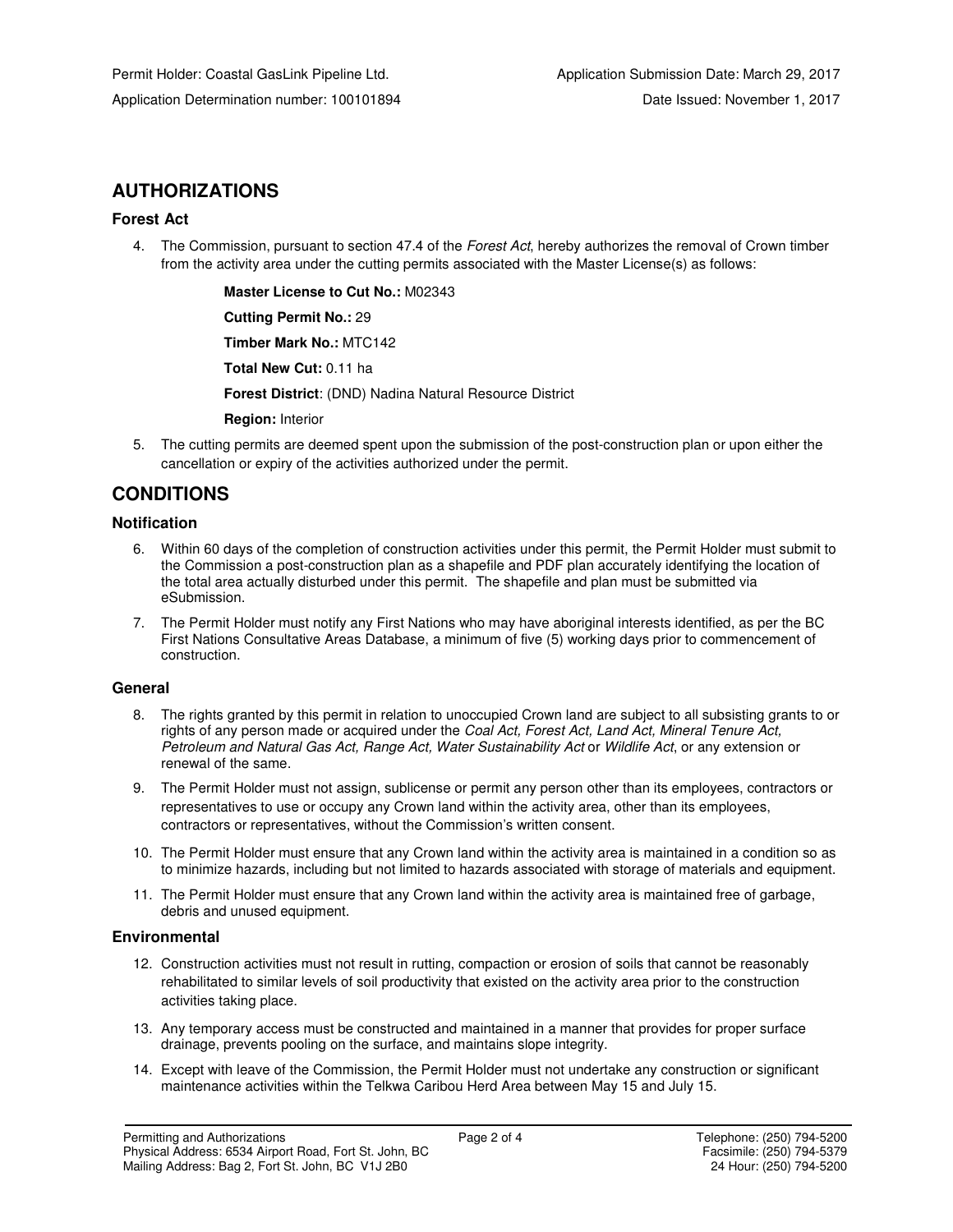15. Except with leave of the Commission, the Permit Holder must not undertake construction or significant maintenance activities within 200 meters of an active grizzly bear or black bear den between December 1 and April 30.

#### **Clearing**

- 16. The Permit Holder is permitted to fell any trees located on Crown land within 1.5 tree lengths of the activity area that are considered to be a safety hazard according to Workers Compensation Act regulations and must be felled in order to eliminate the hazard. Trees or portions of these trees that can be accessed from the activity area without causing damage to standing timber may be harvested.
- 17. The holder of the cutting permit must pay to the government, stumpage and any waste billing determined in accordance with the terms of this authorization.
- 18. Stumpage for Cutting Permit No. 29 will be calculated in accordance with the Interior Appraisal Manual as amended from time to time.
- 19. All harvested Crown Timber must be marked with the cutting permit's associated Timber Mark.
- 20. Any waste assessments applied under the Master Licence to Cut are subject to the merchantability specifications and monetary waste billing requirements in the Provincial Logging Residue and Waste Manual specific to the region associated with the Cutting Permit authorization.

#### **Archaeology**

- 21. An Archaeological Impact Assessment (AIA) is required for the proposed development area prior to any development activities taking place.
- 22. An AIA report must be submitted to the Commission as soon as practicable.
- 23. If artifacts, features, materials or things protected under section 13(2) of the Heritage Conservation Act are identified the Permit Holder must, unless the Permit Holder holds a permit under section 12 of the Heritage Conservation Act issued by the Commission in respect of that artifact, feature, material or thing:
	- a) immediately cease all work in the vicinity of the artifacts, features, materials or things;
	- b) immediately notify the Commission and the Archaeology Branch of the Ministry of Forests, Lands, Natural Resource Operations & Rural Development; and
	- c) refrain from resuming work in the vicinity of the artifacts, features, materials or things except in accordance with an appropriate mitigation plan that has been prepared in accordance with the Heritage Conservation Act and approved by the Archaeology Branch of the Ministry of Forests, Lands, Natural Resource Operations & Rural Development.

## **ACTIVITY SPECIFIC DETAILS PERMISSIONS, and CONDITIONS**

### **ROAD**

**Land Area Number:** 100002916 **Road Number:** 04399 **Road Type:** Long-Term - All-Weather

### **ACTIVITY DETAILS**

**Seg No.:** 1 **Zone:** 09 **From: N** 6004690 **E** 617290 **To**: N 6004637.396 **E** 617268.59

All permissions for this activity are subject to the following conditions:

#### **Road Conditions**

24. The Permit Holder will immediately effect, and keep in force insurance of an amount not less than \$1,000,000 protecting the Province, the Commission and the Permit Holder (without any rights of cross-claim or subrogation) against claims for personal injury, death, property damage, or third party liability claims arising from any accident or occurrence on the activity area.